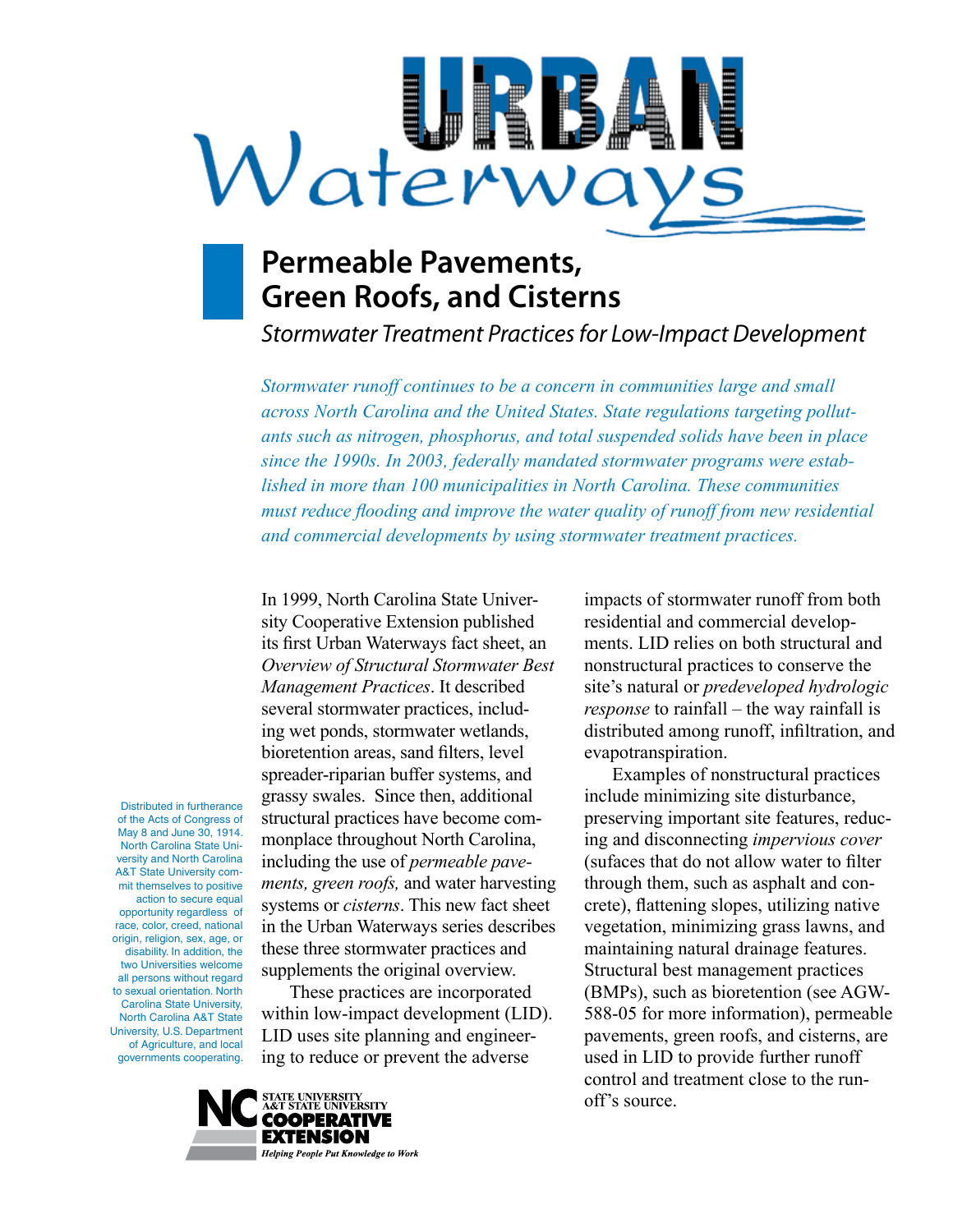### Permeable Pavements

WHAT ARE THEY? Permeable pavements provide alternatives to standard asphalt and concrete, which are completely impervious surfaces. Permeable pavements allow water to infiltrate or pass through them. Several types of permeable pavements are available, including pervious concrete, pervious asphalt, permeable interlocking concrete pavers (PICPs), concrete grid pavers, and plastic reinforced grass pavement (Figure 1).

These pavements are all similar in several ways. They usually contain a gravel storage layer underneath the surface pavement, which often doubles for structural support. Permeable pavements are typically targeted for paved areas with low traffic volumes. Some examples of appropriate uses for permeable pavements include patios, residential parking pads, driveways, fire lanes, overflow parking areas, and

some daily parking areas. For runoff reduction, a permeable pavement on flat slopes tends to work better. Deeper gravel layers under the pavement allow for more storage of rainwater.

Permeable pavements are least expensive and work best when located on sandy soils (such as those on coastal barrier islands, the coastal plain, and in the sandhills), but they have been used throughout North Carolina. Constructing them over clay soils is possible but more expensive. Clay soils tend to shrink and swell and are rather impermeable. The properties of clay make permeable pavements less stable structurally and limit the rate at which water can infiltrate the paving material. However, when permeable pavements are constructed in watersheds with very limited or no construction, they can function over clay soils, such as those found in the piedmont.

Clay soil permeable pavements are designed dif-



**FiGuRe 1. Four types of permeable pavement: (A) pervious concrete, (B) pervious asphalt, (C) permeable interlocking concrete pavers (PiCPs), (D) plastic grid reinforced grass pavement.** *(BAE, N.C. State University)*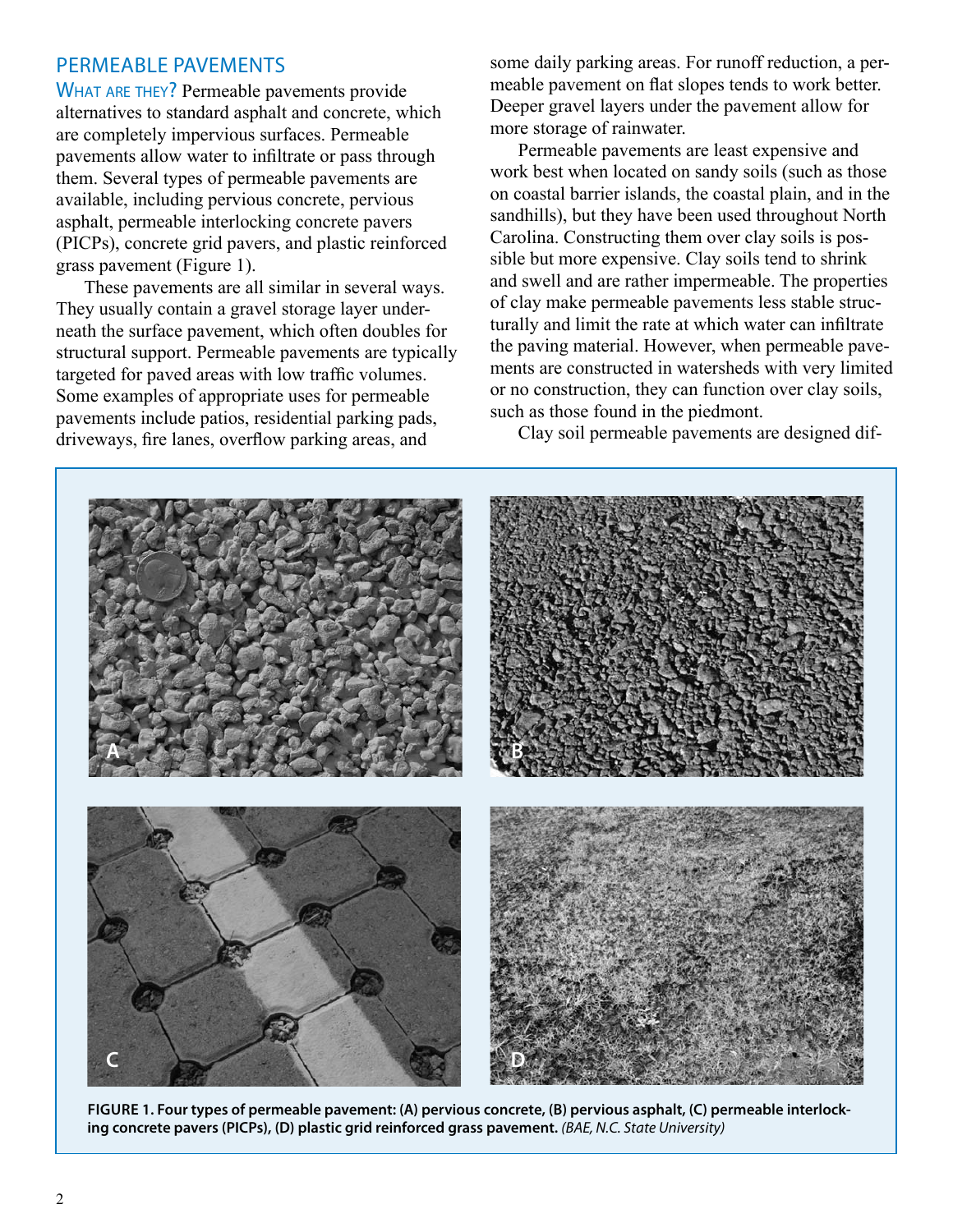ferently from their sandy soil counterparts. They tend to be deeper, with a thicker gravel storage layer. They usually have an impermeable liner between the bottom of the gravel storage layer and the existing clay soil on site, and they employ an underdrain system to slowly release water to the storm drain network. If sited, designed, and installed correctly, permeable pavement can be very effective at reducing peak runoff rates and consequently reducing local downstream flooding. Permeable pavements also reduce the pollution load to streams and water bodies, the likelihood of soil erosion along streams and waterways, and pavement temperature.

Permeable interlocking concrete pavers and concrete grid pavers consist of concrete blocks with gaps between them filled with a permeable material like pea gravel or sand. The blocks rest on a bedding layer of fine gravel, which overlays a layer of coarse gravel. Pervious concrete and pervious asphalt both allow more air in the mix (air entrainment) and omit finer aggregates (sand) than conventional concrete and asphalt. Each also has a rougher look, slightly resembling a rice cake. The rough look is the result of small waterways connecting the surface of the permeable pavement to the gravel bedding layer underneath.

All permeable pavements are more expensive to construct than traditional asphalt. Due to peak runoff reduction, however, the system cost (which includes pavement plus other stormwater features like pipes, another structural BMP, or both) may be lower for the permeable pavement *system*.

How DO THEY WORK? Unlike traditional surfaces, permeable pavements allow water to pass through their surfaces. After water migrates through the surface, it temporarily collects in the gravel storage layer (Figure 2). Depending upon the rainfall intensity, rainfall volume, and existing soil infiltration rate, rainwater either exits the bottom of the permeable pavement (via soil infiltration or drain pipes beneath the pavement), or it builds up inside the pavement until runoff occurs. Very intense rainfalls can produce runoff from permeable pavement, particularly on concrete grid paver systems filled with sand. But when water passes through a permeable pavement, many pollutants can be trapped inside of it or removed as the water passes out of the pavement into the surrounding soil.

How WELL DO THEY WORK? N.C. State University researchers have tested several permeable lots in eastern North Carolina. Each reduced annual runoff volume – measured for several years at a few sites – by at least 60 percent. Most of this water infiltrated into shallow groundwater, which helped replicate predevelopment hydrology. This makes permeable pavement an excellent tool for low-impact development. One parking lot, albeit a special case tested in Swansboro for 10 months, never produced any runoff; all rainfall infiltrated the lot. Permeable pavement applications tested for water quality benefits in Goldsboro and Cary show that these pavements can reduce concentrations of zinc and copper. There were mixed results for phosphorus and no improvement in nitrogen. In all cases, however, nutrient and pollutant loads entering the storm drain network were decreased because much less water ran off the pavement.

Permeable pavements will function for up to 20 years if they are constructed in areas free of disturbed soil and regularly maintained. A survey of 48 permeable pavement sites in North Carolina and other Mid-Atlantic states found that permeable pavements built adjacent to active construction zones were far more likely to clog. The study also verified that standard maintenance, such as street sweeping, increased infiltration rates of the permeable pavements tested.



**FiGuRe 2. Permeable interlocking concrete pavers rest on fine gravel, which in turn overlies a coarse gravel stone. The gravel storage layer shown in this picture can hold up to 5 inches of rainfall.** *(BAE, N.C. State University)*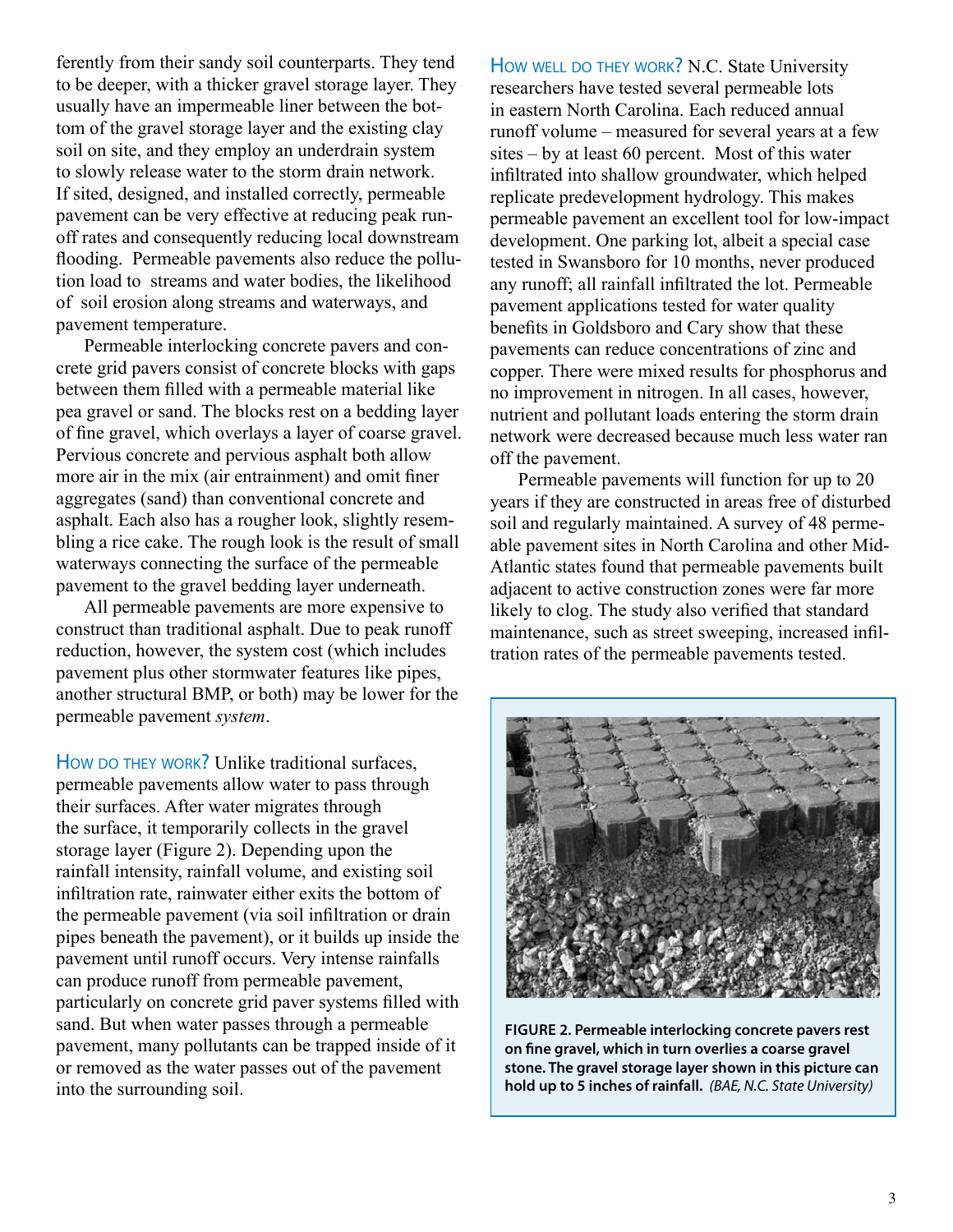WHAT ARE THEY? Green roofs or vegetated rooftops have been extensively used in northern Europe since the 1970s and are now gaining popularity in North America. Also called *landscaped roofs, roof gardens*, and *eco-roofs*, green roofs consist of waterproofing and drainage mats, a special growing media, and plants able to withstand extreme climates. They offer several real and potential benefits, including reduced runoff, increased evapotranspiration, prolonged roof life, reduced roof temperature, decreased energy costs, and reduction of the *urban heat island* – the area of higher temperatures that



**Figure 3. extensive (A) and intensive (B) green roofs. The plant growing on the extensive green roof (A) is a sedum, a type of succulent. The intensive green roof (B) is the North Carolina State Government Plaza between the Archdale Building and the Legislative Building in downtown Raleigh. Hundreds of people walk across this green roof, which is on top of a parking deck, every weekday.** *(BAE, N.C. State University)* 

GREEN ROOFS exists around intensely developed and densely paved urban areas. Green roofs also help to meet aesthetic and landscaping requirements, and they can create additional living space if constructed to bear the weight of people and their outdoor activities. The possibilities of so many benefits – particularly in urban, high-density environments, such as uptown Charlotte and downtown Raleigh – have triggered the use of green roofs.

> The main drawback to green roofs is their construction cost, which ranges from \$12 to \$25 per square foot more than conventional roofs. Costs are high for green roofs because the materials used are expensive and difficult to transport onto the building, and they require more structural reinforcement than other roofing materials.

There are two general types of green roofs: extensive and intensive (Figure 3). An *extensive green*  roof can be thought of as a vegetated carpet. This roof type is covered in engineered soil (media),typically 3 to 5 inches thick, with low-lying vegetation growing across it. An extensive green roof is generally much less expensive to construct and maintain than an intensive green roof. It requires only a little maintenance, and it is not constructed to hold and support large groups of people.

*Intensive green roofs* are garden-like. They can be designed to grow trees and shrubs because of their deep soil layer, and they can carry pedestrian traffic. They are typically very expensive to construct and require more intense maintenance, such as irrigation and fertilization. Intensive green roofs often cover underground parking decks.

The most common type of green roof used in North Carolina is extensive. One concern with extensive roofs, however, is the type of plant that is able to survive on it. A rooftop is usually a dry and barren environment, making it very difficult for native N.C. plants to survive without supplemental irrigation. Succulents, relatives of the cactus family, can thrive on nonirrigated green roofs. But because the vast majority of these species are not native to North Carolina, many potential users are wary of introducing non-native plants that might migrate to the ground and invade native vegetation. Those fears, however, should be minimized when considering whether to use a green roof. On the ground, where most soils are wetter and denser than on a roof, native N.C. plants can out-compete the succulents that survive on a desert-like rooftop.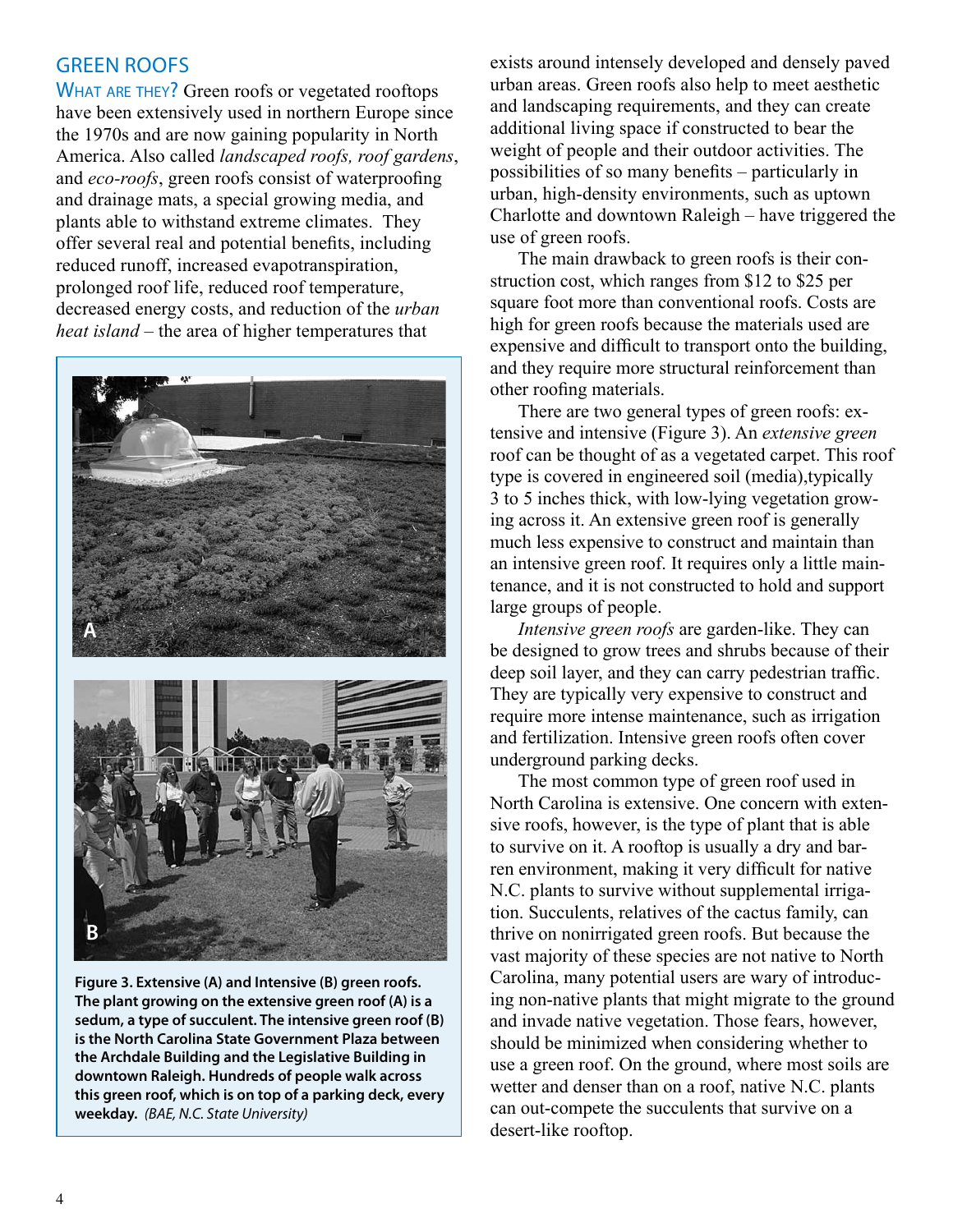How DO THEY WORK? An extensive green roof contains a mat underlying a 3- to 4-inch soil-like media composed of some natural soil and any of several lightweight ingredients, such as expanded (superheated) clay, shale, or slate. The media temporarily stores water between storm events (Figure 4). As rain falls, the soil media captures some of the water and later releases it back to the atmosphere through *evapotranspiration* – loss of water from the soil through evaporation and from plants through transpiration. Plastic cups underlying the media catch additional rain for later uptake by the vegetation.



**FiGuRe 4. A cross-section of an extensive green roof shows storage "cups" in a drainage mat, 3 to 4 inches of an engineered soil media, and green roof vegetation overlying an impermeable membrane.** *(BAE, N.C. State University)* 

Once the media is saturated, rainwater flows to the roof surface via a drainage network that takes it through gutters to the ground. In addition to reducing stormwater runoff quantity, the media and plants can filter and capture particulates deposited from the air, thus potentially improving the quality of runoff.

How WELL DO THEY WORK? N.C. State University has conducted research on four green roofs – in Asheville, Goldsboro, Kinston, and Raleigh. Each green roof retained well over 50 percent of rainfall annually, and it also reduced peak flows and large volumes of rainfall generated by storms. Releasing such a large fraction of water by evapotranspiration and reducing runoff volumes and peaks are both important ways green roofs help replicate predevelopment hydrology as required by low-impact development.

The outflow from green roofs has more nitrogen and phosphorus in it than rainfall, which is a problem for North Carolina's nutrient-sensitive waters. Researchers attribute this to the composition of the soil media, and they continue to examine how changes in the media will help decrease nitrogen and phosphorus loading. Typically, limiting organics in the media does reduce effluent nitrogen and phosphorus levels.

## WATER HARVESTING SYSTEMS - CISTERNS

WHAT ARE THEY? Perhaps the oldest stormwater treatment devices, cisterns have been used to collect rainfall and runoff for many different uses since the Bronze Age (2000 to 1200 B.C.). Now cisterns harvest rainwater from rooftops and temporarily store it for irrigation, washing vehicles, washing laundry, and flushing toilets. Cistern water is most easily used for nonpotable (nondrinkable) purposes. With special treatment, however, harvested rainwater can be consumed.

A water harvesting system consists of a cistern, a pipe network diverting rooftop runoff to the cistern, an overflow bypass for when the cistern is full, and a pump and distribution network to deliver water to its intended use (Figure 5). The size of tanks or cisterns can range from quite small, less than 100 gallons, to more than 10,000 gallons for a small commercial site. The cisterns may rest on the surface or be located entirely underground. Tanks are made of plastic, metal, or concrete, depending upon the cistern's size and location.



**FiGuRe 5. A water harvesting system consists of a cistern, which collects runoff from an adjoining rooftop, a gutter system to get the water to the cistern, and a pump to distribute the captured rainfall to uses in the home or on the landscape. Overflow water becomes runoff.** *(Matthew Jones, BAE, N.C. State University)*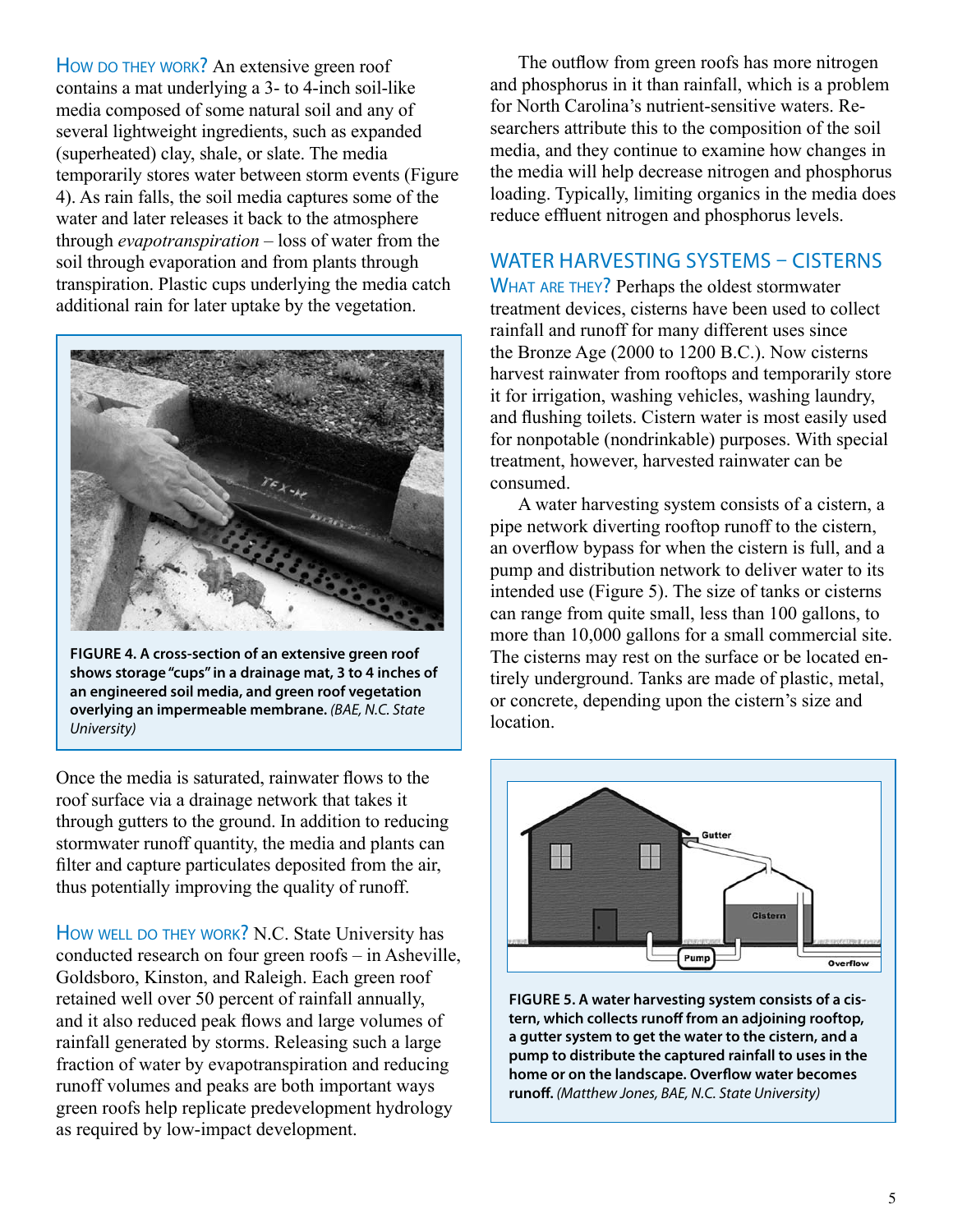One common small-scale cistern is the rain barrel. Rain barrels are typically less than 100 gallons in size and can be used for limited water needs, such as watering a garden. Although rain barrels serve an excellent demonstration and awareness purpose, they rarely contribute significantly to runoff reduction due to their small size.

The pumps used to distribute water from cisterns tend to be low-head, high-flow pumps, like centrifugal pumps. The entire system cost for installation ranges from \$0.75 per gallon for larger cisterns to nearly \$2 per gallon for smaller cisterns. Economies of scale exist. Modeling shows that in certain instances, the payback period for cistern systems is less than 10 years.

The benefits of harvesting rainwater include a minor reduction in flooding and associated reduction of channel erosion, the capture of rain-borne nutrients and other pollutants deposited from the atmosphere,

a water supply for which the owner does not need to pay potable water fees, and the chance to use nutrientrich stormwater for irrigation.

Large-scale water harvesting is practiced frequently in Florida and in parts of North Carolina. Golf course ponds have long been used to capture stormwater runoff and re-use the runoff for greens and other course irrigation.

How DO THEY WORK? Rainfall from rooftops is directed toward a tank or cistern. A mechanism called a *first flush diverter* allows the initial wash-off of particulates, such as pollen, to bypass the cistern. The comparatively clean water that does enter the tank is often relatively high in atmospheric nitrogen. Between storm events, water is taken from the cistern to supply various demands, including irrigation, toilet flushing, and vehicle washing (Figure 6).

Depending upon the intensity and frequency of



**( A) irrigation, (B) washing vehicles, and (C) toilet flush-FiGuRe 6. Three nonpotable uses for harvested rainfall: ing. irrigation allows cistern-captured rainfall to infiltrate or evapotranspire. Commercial vehicle washing and toilet flushing take captured rainfall, use it, and transfer it to a wastewater treatment system.** *(N.C. Cooperative Extension)* 



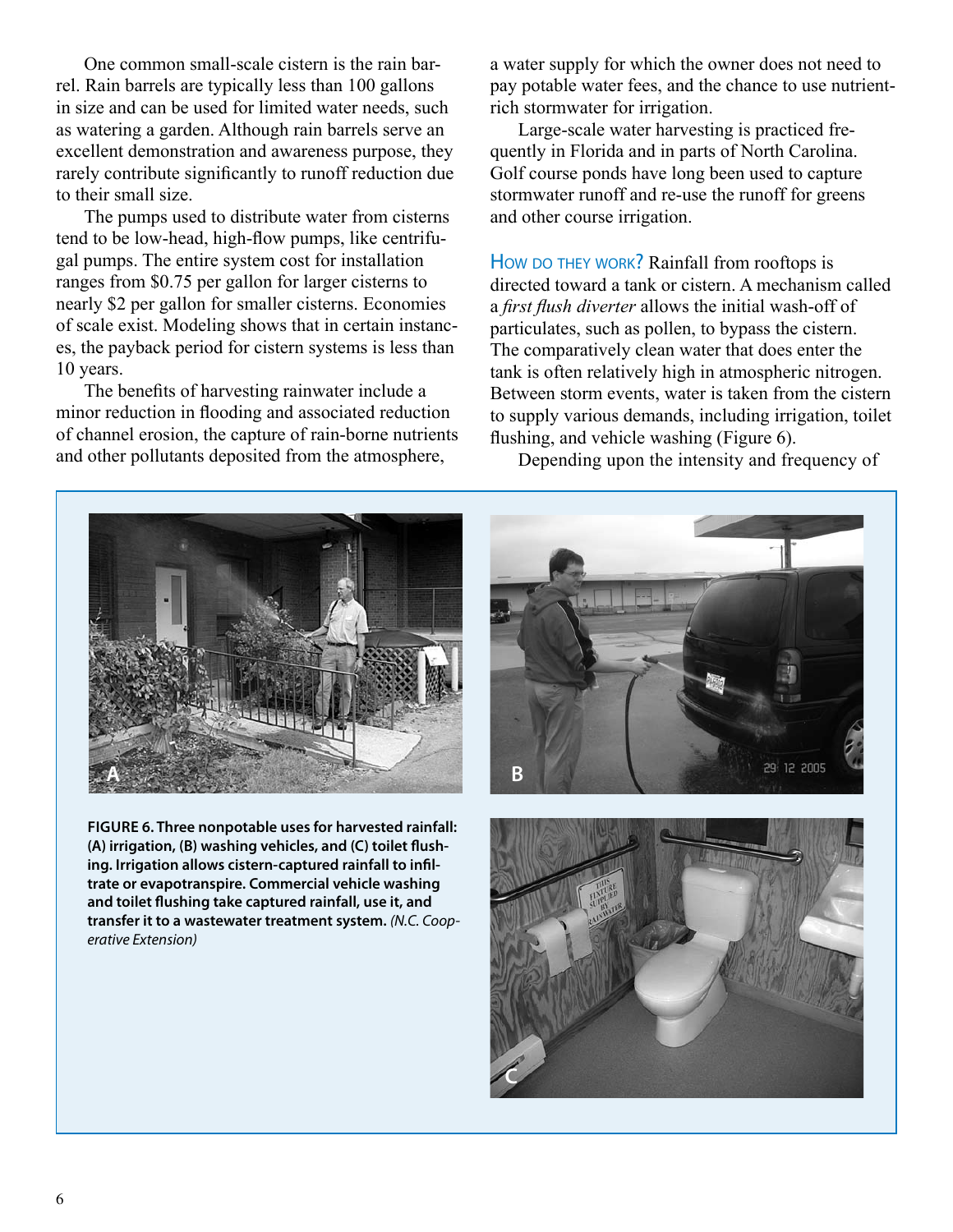the demand and the amount and incidence of contributing rainfall, the cistern will either be emptied, overflow, or remain in an active state (with a water level between empty and full). Harvested rainwater that is used for irrigation will infiltrate into the ground, allowing some of its nitrogen to be used by vegetation. The remaining nitrogen that enters shallow groundwater has a chance to be reduced by microbes. Commercial vehicle-washing wastewater and all water used to flush toilets goes to a wastewater treatment plant, where it receives very thorough treatment.

How WELL DO THEY WORK? Four cistern waterharvesting systems have been tested in North Carolina. To date, the tanks have typically been close to full, meaning that the rainfall supply far exceeded the demand and use of the captured water. Some rainfalls have been partially captured, but many storm events have bypassed the cisterns, thus receiving no treatment. One way to combat this is to employ a stricter water use regime, which would force more cistern water to be used, allowing for more rainwater to be captured. Another possible solution is to reduce the size of the cisterns, which would save on construction costs. A third option is to include tanks that have a slow leak to ensure that cisterns partially empty before the next rainfall. Modeling of cistern rainwater systems has shown that with dedicated and frequent use, between 30 and 70 percent of stormwater can be captured and used on the landscape or in the home.

Cisterns can also be integrated into low-impact development. When utilized for irrigation and infiltration, cisterns allow surface runoff to soak into the ground, enabling some water be taken up by vegetation.

### **CONCLUSION**

Permeable pavements, green roofs, and cisterns can be used on both a small and a large scale. Homeowners can consider adding cisterns and permeable surfaces to their homes when constructing a new home or remodeling. Builders, developers (both commercial and residential), and engineers can rely on these practices to help their projects comply with stormwater management regulations, particularly in areas where large-scale practices, such as wet ponds and wetlands, are too costly due to high land cost. Those who are involved in low-impact development can use them to

preserve the natural hydrologic cycle on their development sites. Additional information can be obtained through the resources listed below.

### **RESOURCES**

Hunt, W. F. (1999). *Urban Waterways: Overview of Stormwater Structural Best Management Practices (BMPs).* N.C. Cooperative Extension publication no. AG-588-01. Raleigh: N.C. State University.

Hunt, W.F. and W.G. Lord. *Bioretention Research, Design, Construction and Maintenance*. N.C. Cooperative Extension publication no. AGW-588-05. Raleigh: N.C. State University.

The following online resources are available from the Department of Biological and Agricultural Engineering (BAE) at N.C. State University:

### **BAE Permeable Pavement Research Web page: http://www.bae.ncsu.edu/topic/permeable-pavement**

Information on N.C. State University's permeable pavement research locations, research publications, and links to permeable pavement resources.

### **BAE Green Roof Research Web page: http://www.bae.ncsu.edu/greenroofs**

Information on N.C. State University's green roof research locations, green roof research publications, and links to green roof resources.

### **BAE Water Harvesting Web page: http://www.bae.ncsu.edu/topic/waterharvesting**

Information on water harvesting research sites, a water harvesting model free to download, and cistern/ water harvesting resources.

### **BAE Stormwater Extension & Research Web site: http://www.bae.ncsu.edu/stormwater**

An overview of stormwater extension and research efforts in BAE; all stormwater documents, images, and PowerPoint presentations for down load; upcoming workshops; and research-based BMP design specifications.

**State of North Carolina Stormwater Web site: http://www.ncstormwater.org**